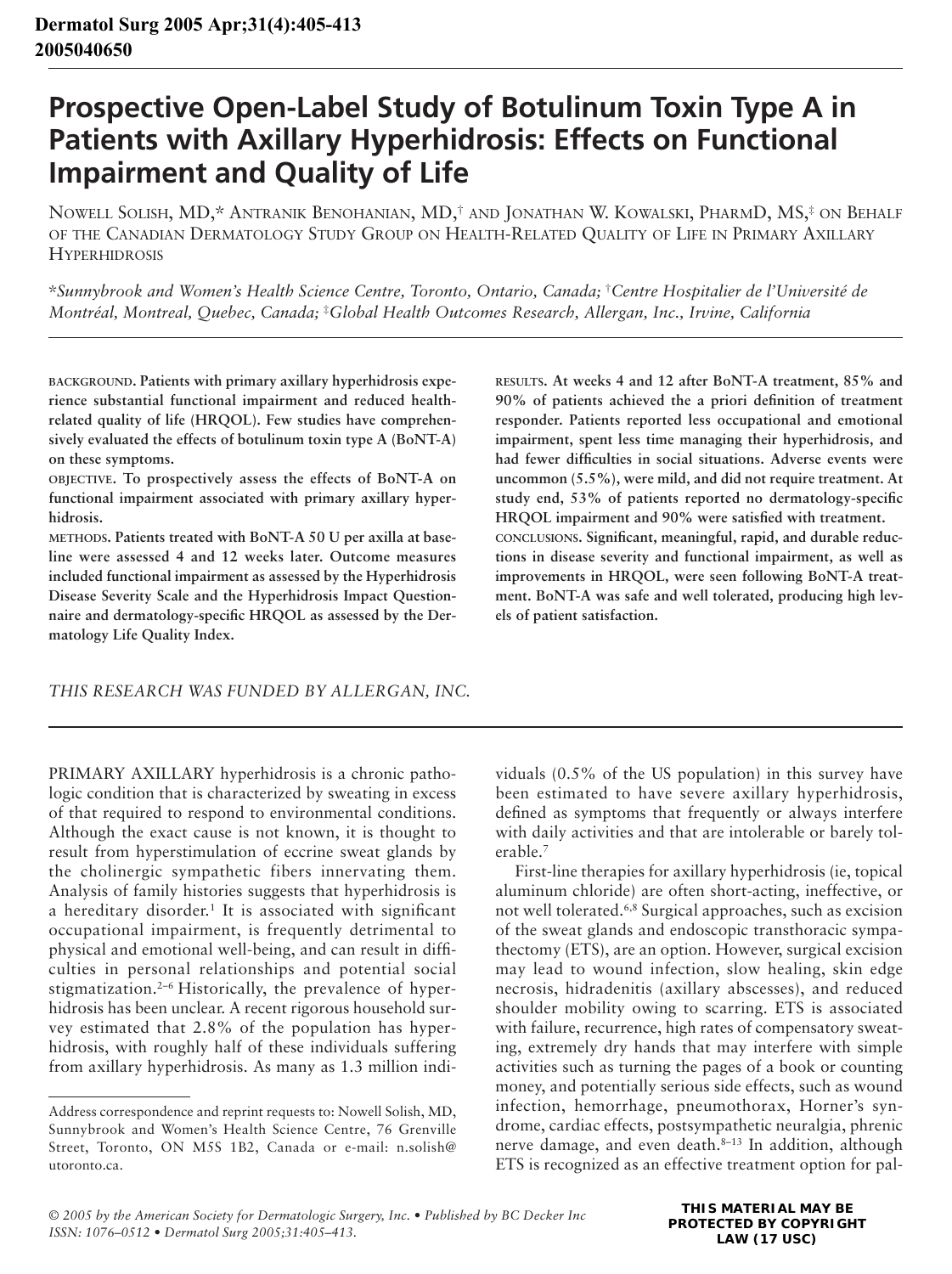mar hyperhidrosis, it is not generally recommended for axillary hyperhidrosis because of high recurrence and high rates of compensatory sweating.

Botulinum toxin type A (BoNT-A; BOTOX, Allergan, Inc, Irvine, CA, USA) has emerged as an important treatment option for hyperhidrosis. BoNT-A blocks the release of acetylcholine from peripheral cholinergic nerve terminals, effectively chemically denervating the sweat glands and consequently reducing sweat production. Placebo-controlled studies in Europe and the United States have demonstrated that BoNT-A is a safe and effective treatment for primary axillary hyperhidrosis.3,14–16 A single BoNT-A treatment can provide relief from hyperhidrosis for at least 16 months,<sup>3</sup> with an average duration of effect of 6 to 7 months.<sup>16</sup>

Few studies, however, have comprehensively assessed the effects of BoNT-A on the functional impairment and reduced health-related quality of life (HRQOL) associated with primary axillary hyperhidrosis. These are key variables because effective treatment is ultimately a function of the patients' perceived impairment and quality of life. The objective of this study was to comprehensively assess the effects of BoNT-A treatment on functional impairment and HRQOL in a large sample of patients with primary axillary hyperhidrosis. In addition, this study uses a patient-reported outcomes measure, the Hyperhidrosis Disease Severity Scale (HDSS),17 as the primary assessment of treatment efficacy. Published trials to date have used gravimetric measurement of sweat production as the primary efficacy measure.14,15 Although this provides a quantitative measure of sweat production, gravimetric measurement has several limitations. First, gravimetric measurement is not practically or routinely used in clinical practice and is associated with high intrapatient variability over time.<sup>2</sup> Moreover, sweating may be totally absent in some patients at a given office visit even though it continues to pose a significant problem in daily functioning.2 For this reason, when used in isolation, gravimetric measurement may not provide an accurate assessment of patient disability. Finally, there are no established population-based norms for sweating measured gravimetrically, making the values difficult to interpret. Thus, the use of the HDSS in the current study may reflect an advance in the evaluation of treatment responses.

# **Methods**

# *Patient Population*

Patients were at least 18 years old and had bilateral primary (idiopathic) axillary hyperhidrosis. To be included in the study, patients had to have severe hyperhidrosis characterized by a score of 3 or 4 on the HDSS (Table 1) and an unsatisfactory response to previous local or systemic drug therapy. Patients were excluded from the study if they had hyperhidrosis secondary to an underlying disease, an

infection at the injection site, or any systemic infection, previous sympathectomy of any type, or surgical debulking of the sweat glands. Patients were also excluded if they had a diagnosis of any disease that might interfere with neuromuscular function (such as myasthenia gravis, Eaton-Lambert syndrome, or amyotrophic lateral sclerosis). Any female patient who was pregnant, breast-feeding, or of childbearing potential and not practicing a reliable method of birth control was excluded. Patients were not permitted to have been treated with botulinum toxin of any serotype for any reason or to have an expected need for botulinum toxin for any indication other than hyperhidrosis during the study. Concurrent use of agents that might interfere with neuromuscular function (eg, aminoglycoside antibiotics, curare-like agents) was not allowed. During the study period and for 7 days before the baseline visit, patients were not allowed to use cholinomimetic agents, anticholinergic agents, prescription antiperspirants or deodorants, any herbal medicines, or any other treatment for hyperhidrosis except over-the-counter antiperspirants or deodorants. Use of over-the-counter antiperspirants or deodorants was not permitted within 24 hours of the baseline visit. Patients could be withdrawn from the study if they had a serious adverse event, if they were unable physically or mentally to tolerate the test medication, if any exclusion criterion became apparent at any time during the study, or if they voluntarily withdrew.

# *Study Design*

This was a multicenter (30 sites) prospective open-label study to assess changes in disease severity, functional impairment, and HRQOL in Canadian patients with primary axillary hyperhidrosis after treatment with BoNT-A. The study was of 12 weeks duration and consisted of a baseline visit (day 0) and follow-up visits at weeks 4 and 12. At the baseline visit, all patients were treated with intradermal BoNT-A 50 U per axilla.

The hyperhidrotic area of each axilla was determined by using the Minor iodine starch test. Each axilla was then

|  |  |  |  | Table 1. Hyperhidrosis Disease Severity Scale |
|--|--|--|--|-----------------------------------------------|
|--|--|--|--|-----------------------------------------------|

| How would you rate the severity of<br>your hyperhidrosis?        | Score |
|------------------------------------------------------------------|-------|
| My underarm sweating is never<br>noticeable and never interferes |       |
| with my daily activities.                                        | 1     |
| My underarm sweating is tolerable                                |       |
| but sometimes interferes with my daily activities.               | 2     |
| My underarm sweating is barely                                   |       |
| tolerable and frequently interferes                              |       |
| with my daily activities.                                        | 3     |
| My underarm sweating is intolerable                              |       |
| and always interferes with my daily activities.                  | 4     |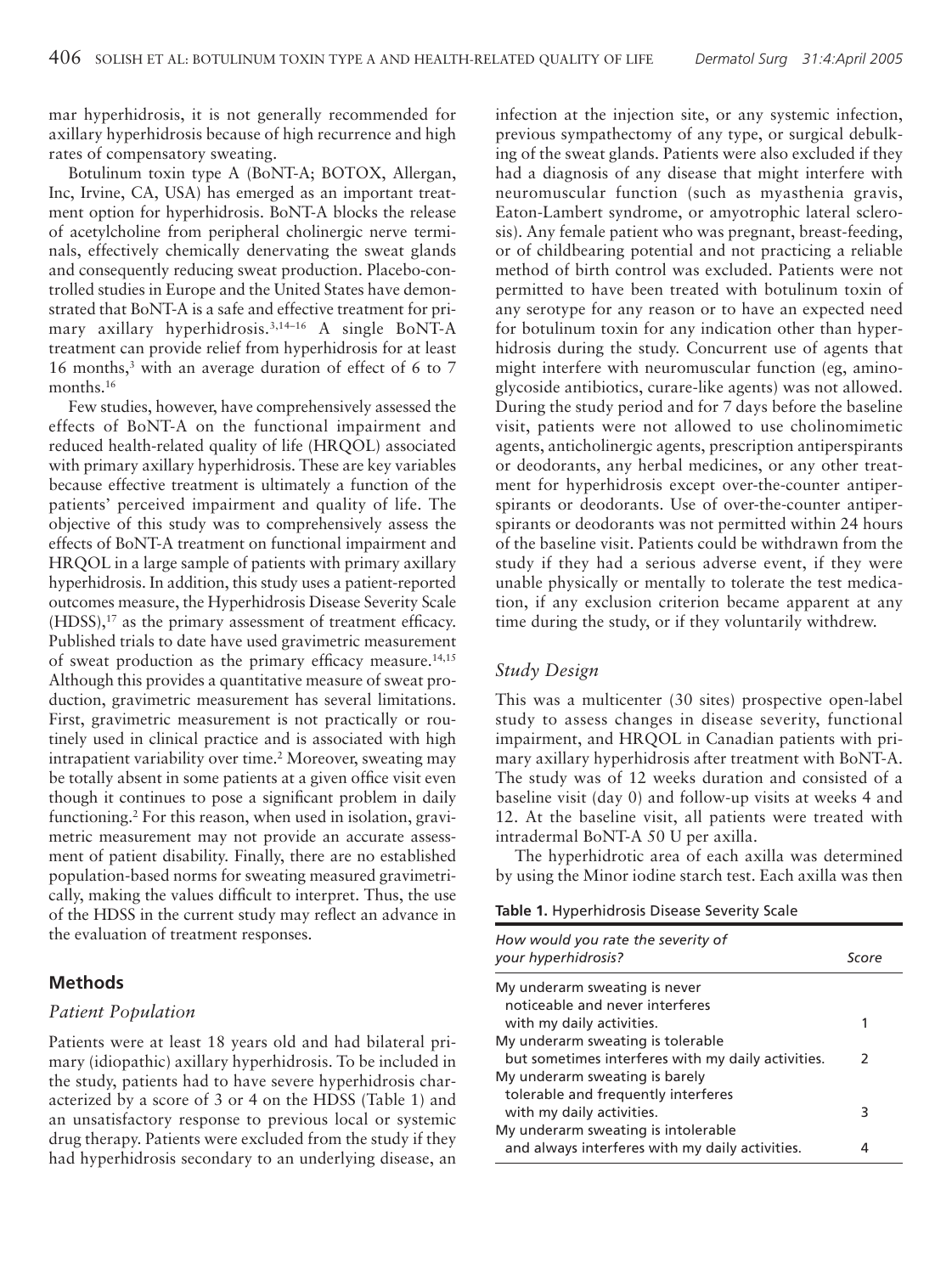injected intradermally at 10 to 15 sites that were evenly spaced and positioned in a staggered manner. The injection volume at each site was determined by dividing the total injection volume per axilla (2 mL) by the number of injection sites. Each patient was monitored for 30 minutes after the administration of BoNT-A for adverse events.

Patient recruitment was assisted by advertisements in newspapers and on the radio that were approved by the central Ethics Review Committee. Patients were screened by telephone on days  $-30$  to  $-1$  to obtain demographic data and eligibility for the study (based on primary inclusion and exclusion criteria). At the baseline visit, week 4, and week 12, each patient completed the HDSS, the Hyperhidrosis Impact Questionnaire (HHIQ), and the Dermatology Life Quality Index (DLQI).

# *Efficacy Evaluation*

The primary efficacy measure was the change in disease severity from baseline to week 4, as indicated by the HDSS, a validated single-item 4-point scale on which patients rate the tolerability of their hyperhidrosis symptoms and the degree of interference with their daily activities that those symptoms cause (see Table 1).<sup>17</sup> A score of 4 indicates the least tolerability and greatest interference with daily activities. The a priori definition of a treatment responder was a patient who had a score of 1 or 2 on the HDSS after treatment, regardless of his or her score at baseline (3 or 4).

Secondary end points were safety and the change in functional impairment and HRQOL from baseline to week 4, as measured by the HHIQ and DLQI. The HHIQ, a validated instrument that quantifies the functional impairment associated with hyperhidrosis in occupational, physical, emotional, interpersonal, and social domains, consists of a 41-item baseline module and a 10-item follow-up module.3,18 The DLQI is a validated 10-item questionnaire that assesses dermatology-specific HRQOL in six domains: symptoms and feelings, daily activities, leisure, work and school, personal relationships, and treatment.19 The maximum score is 30, with 0 indicating the least impaired HRQOL and 30 the most impaired HRQOL. Patient satisfaction with treatment was measured by using the following single item on the HHIQ: *What is your level of satisfaction with your current treatment for hyperhidrosis?* The response options were very dissatisfied, somewhat dissatisfied, neutral, somewhat satisfied, and very satisfied.

# *Safety Evaluations*

Patients were monitored throughout the study for signs and symptoms of adverse events. Patients were encouraged to report to the investigator any adverse events occurring between the scheduled follow-up visits.

# *Statistical Analyses*

Efficacy and safety analyses were conducted on an intent-totreat basis. Continuous data were summarized by using descriptive statistics, and categorical data were summarized in frequency tables. A Wilcoxon signed-rank test was performed by using the first visit (baseline, day 0) as a reference point. Safety analyses were performed in terms of the incidence and severity of adverse and/or unexpected events. An  $\alpha$  level of .05 was considered statistically significant.

## **Results**

## *Patients*

One hundred forty-six patients with primary axillary hyperhidrosis were enrolled. Baseline characteristics are presented in Table 2. The mean age was 35 years, and 67% of the patients were women. Hyperhidrosis was severe at baseline, with the majority of patients (64%) scoring 4 on the HDSS (sweating is intolerable and always interferes with my daily activities). The mean age at the onset of hyperhidrosis was 19 years, and 43% of patients reported a family history of this condition. Of the intent-to-treat population, 129 patients (88%) completed the study, 15 were lost to follow-up, 1 withdrew because of financial difficulties, and 1 discontinued for unknown reasons.

# *Efficacy*

## *Disease Severity*

Four weeks after treatment, 85% (121 of 142) of patients were classified as treatment responders (ie, achieved a

|  |  |  |  | Table 2. Patient and Disease Characteristics (N = 146) |  |  |
|--|--|--|--|--------------------------------------------------------|--|--|
|--|--|--|--|--------------------------------------------------------|--|--|

| Characteristic                       | n              |
|--------------------------------------|----------------|
| Age, yr, mean (range)                | 35 (18–73)     |
| Females, %                           | 67             |
| Ethnicity, %                         |                |
| Caucasian                            | 93             |
| Black                                | 2              |
| Hispanic                             | $\overline{2}$ |
| Asian                                | 1              |
| Other                                | 1              |
| HDSS score, %                        |                |
| Score of 3                           | 36             |
| Score of 4                           | 64             |
| Mean age at axillary hyperhidrosis   |                |
| onset, yr                            | 19             |
| Mean age when axillary hyperhidrosis |                |
| began affecting patient's            |                |
| daily life or activities, yr         | 20             |
| Patients with family history of      |                |
| axillary hyperhidrosis, %            | 43             |

HDSS = Hyperhidrosis Disease Severity Scale.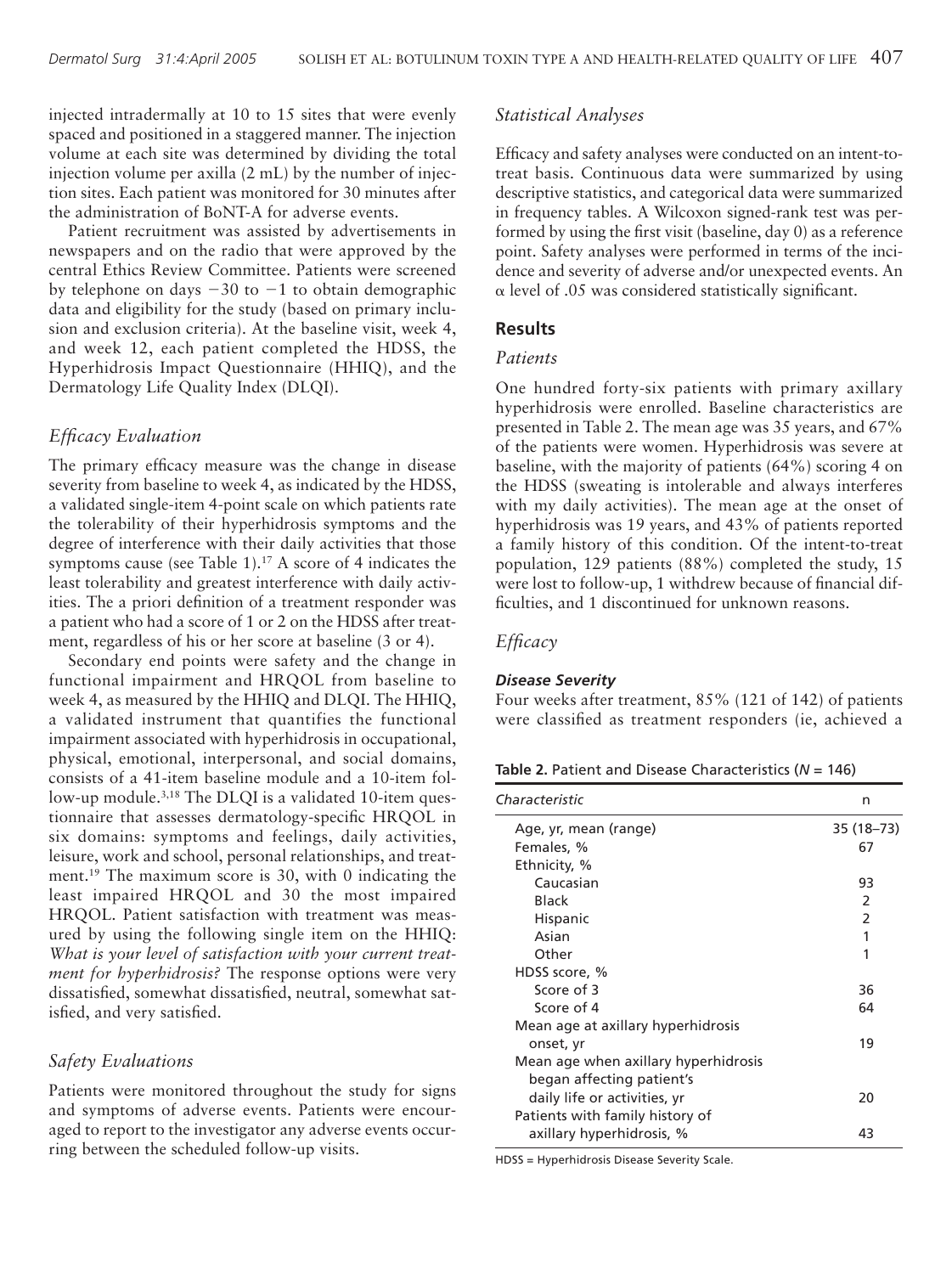score of 1 or 2 on the HDSS). This response was maintained at week 12, with 90% (115 of 128) of assessable patients having a score of 1 or 2 on the HDSS (Figure 1A). At week 4, 59% of patients had complete resolution of their symptoms, as indicated by an HDSS score of 1 (Figure 1B). This improvement was maintained at week 12 (63%; 80 of 128).

## *Functional Impairment*

#### **Occupational Impairment**

Patients reported more satisfaction and less limitation at work because of their hyperhidrosis at 4 weeks and 12 weeks after treatment than at baseline (Figure 2). At baseline, 79% (114 of 144) of patients reported feeling moderately, quite a bit, or extremely limited at work because of their hyperhidrosis symptoms, but only 8% (10 of 127) reported this degree of work limitation at week 12. The proportion of patients who reported that their hyperhidrosis caused them to accomplish less at work than they thought they should or to change their work habits some, most, or all of the time decreased from 34% (41 of 121) and 43% (53 of 122) at baseline, respectively, to 4% (4 of 105) and 7% (7 of 104) at week 12. Consistent with these



**Figure 1.** Severity of primary axillary hyperhidrosis at baseline and after treatment. (A) Treatment responders (patients achieving 1 or 2 on the Hyperhidrosis Disease Severity Scale [HDSS]); (B) patients achieving complete resolution of symptoms (score of 1 on the HDSS); \*\*\**p <* .001 versus baseline.

data, their overall satisfaction with their ability to perform work activities owing to hyperhidrosis was low at baseline (8%; 10 of 126) and improved at week 12 in the majority of patients (87%; 104 of 119).

# **Time Spent Managing Hyperhidrosis**

Patients also reported spending less time and effort managing their hyperhidrosis after treatment. The proportion of patients who changed their clothing at least two times a day was 77% (112 of 145) at baseline, 25% (35 of 142) at week 4, and 13% (16 of 128) at week 12. At baseline, 30% (43 of 144) of patients spent from 15 to more than 60 minutes a day treating their hyperhidrosis; this decreased to 13% (18 of 142) and 10% (13 of 127) at week 4 and week 12, respectively.

#### **Emotional Impairment**

Patients' emotional well-being was also markedly affected by treatment with BoNT-A (Figure 3). At baseline, patients expressed a high degree of emotional impairment because of their hyperhidrosis. Sixty-seven percent (97 of 145) reported feeling moderately or significantly emotionally damaged or injured. In addition, at baseline, many patients reported feeling less confident than they would like because of their hyperhidrosis (94%; 133 of 142), unhappy or depressed (46%; 65 of 142), and frustrated with many daily activities (61%; 86 of 142). Treatment with BoNT-A resulted in significant improvements in this emotional impairment. Specifically, 4 weeks after treatment, fewer patients reported feeling emotionally damaged or injured (28%; 40 of 142), less confident (52%; 72 of 139), unhappy or depressed (24%; 33 of 139), and frustrated with daily activities (25%; 34 of 139). These values were similar at week 12.

## **Limitations in Personal Relationships and Social Situations**

Patients' ability to function in personal relationships and social situations also improved significantly after BoNT-A treatment (Figure 4 and Table 3). At baseline, the majority of patients reported feeling moderately, quite a bit, or extremely limited in developing personal relationships (70%; 102 of 145), on family occasions or with friends (79%; 114 of 145), and in sexual activities (52%; 75 of 145). Four weeks after treatment, these limitations were present in 12% or fewer patients. This improvement was maintained at week 12. At baseline, substantial numbers of patients also reported moderate to extreme limitations in social situations such as being in public places (84%; 121 of 144), meeting people for the first time (90%; 130 of 145), and shaking hands (50%; 72 of 145). Significant improvement in functioning in these situations was reported 4 weeks after BoNT-A treatment, with fewer than 20% of patients reporting moderate to extreme limitations at this time point. These improvements were maintained at week 12. Consistent with these data, patient satisfaction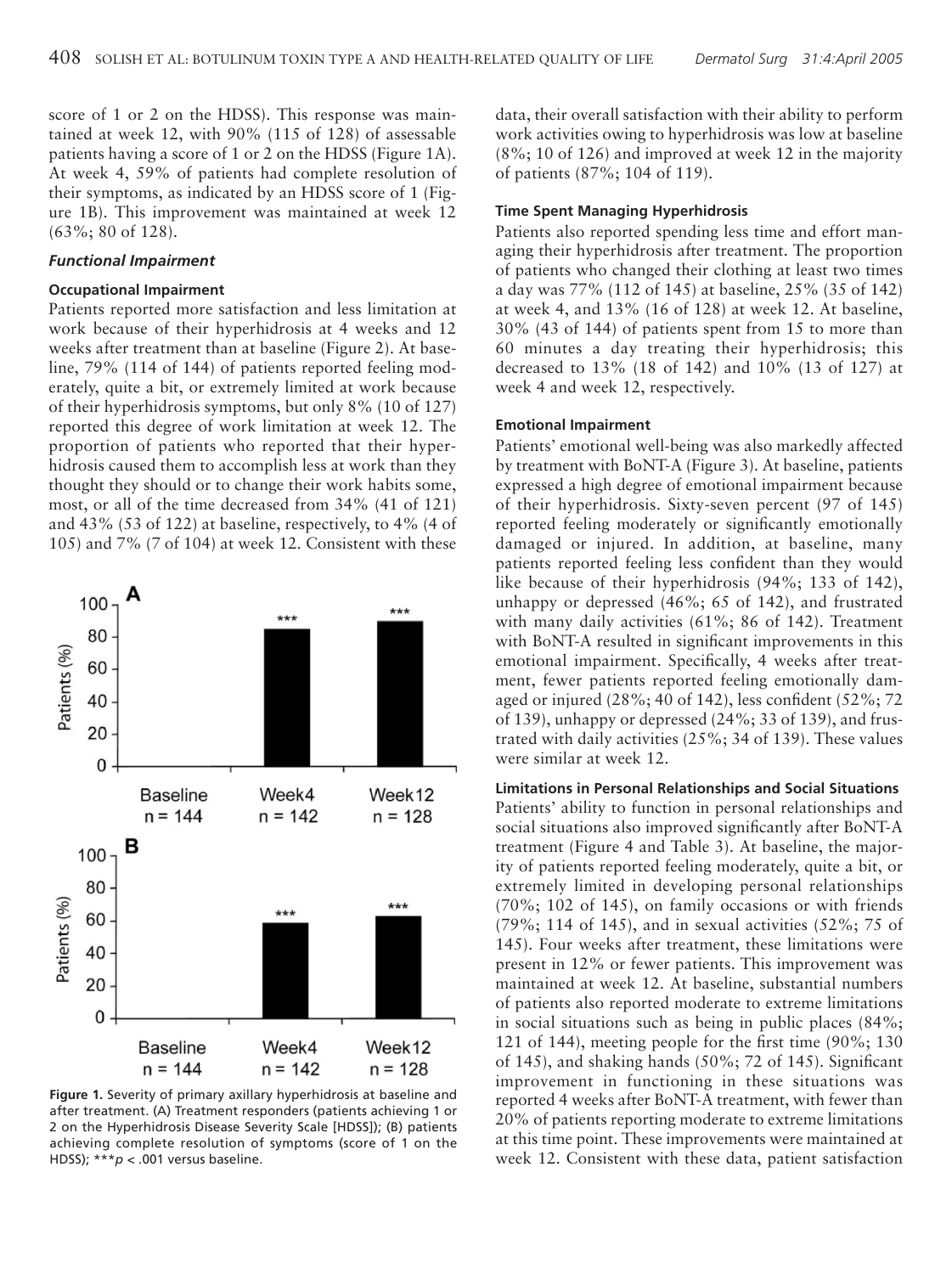with nonwork activities increased from 6% (8 of 132) at baseline to 90% (122 of 136) at week 4. This effect was sustained at week 12: 85% (104 of 122) of patients were

somewhat or very satisfied with their ability to perform nonwork activities.



**Figure 2.** Occupational or productivity impairment at baseline and after treatment. (A) Patients who felt moderately to extremely limited at work owing to their hyperhidrosis. (B) Patients who felt that they accomplished less at work some, most, or all of the time because of their hyperhidrosis. (C) Patients who felt that their work habits were altered some, most, or all of the time because of hyperhidrosis. (D) Patients who were somewhat or very satisfied with their ability to perform work activities because of hyperhidrosis; \*\**p* < .001 versus baseline. Questionnaire items and response options for each panel: (A) Item: *How limited do you feel you are at work owing to hyperhidrosis?* Response options: not limited, somewhat limited, moderately limited, quite a bit limited, or extremely limited. (B) Item: *Over the last 3 months, I feel I accomplished less work than I should because of my hyperhidrosis*. Response options: true none of the time, little of the time, some of the time, most of the time, all of the time. (C) *Over the last 3 months, I did my work but with some changes because of my hyperhidrosis.* Response options: true none of the time, little of the time, some of the time, most of the time, all of the time. (D) Item: *Please rate your overall level of satisfaction with your ability to perform current work activities due to hyperhidrosis*. Response options: very dissatisfied, somewhat dissatisfied, neutral, satisfied.

#### **Table 3.** Patient-Reported Effects of Hyperhidrosis on Ability to Function in Social Situations

| <b>Patient-Reported Outcome</b>                                                        | Baseline, % | Week 4, % | Week 12, % |
|----------------------------------------------------------------------------------------|-------------|-----------|------------|
| Satisfaction with current nonwork activities <sup>+</sup>                              |             | $90***$   | $85***$    |
| Feel moderately to extremely limited being in                                          |             |           |            |
| public places owing to hyperhidrosis <sup>#</sup>                                      | 84          | $14***$   | $11***$    |
| Feel moderately to extremely limited when<br>meeting or being introduced to people due |             |           |            |
| to hyperhidrosis $2^{\ddagger}$                                                        | 90          | $19***$   | $71***$    |
| Feel moderately to extremely limited shaking                                           |             |           |            |
| hands owing to hyperhidrosis <sup>#</sup>                                              | 50          | $19***$   | $71***$    |

†Response options: very dissatisfied, somewhat dissatisfied, neutral, somewhat satisfied, very satisfied.

‡Response options: not limited, somewhat limited, moderately limited, quite limited, extremely limited.

\*\*\**p* < .001 versus placebo.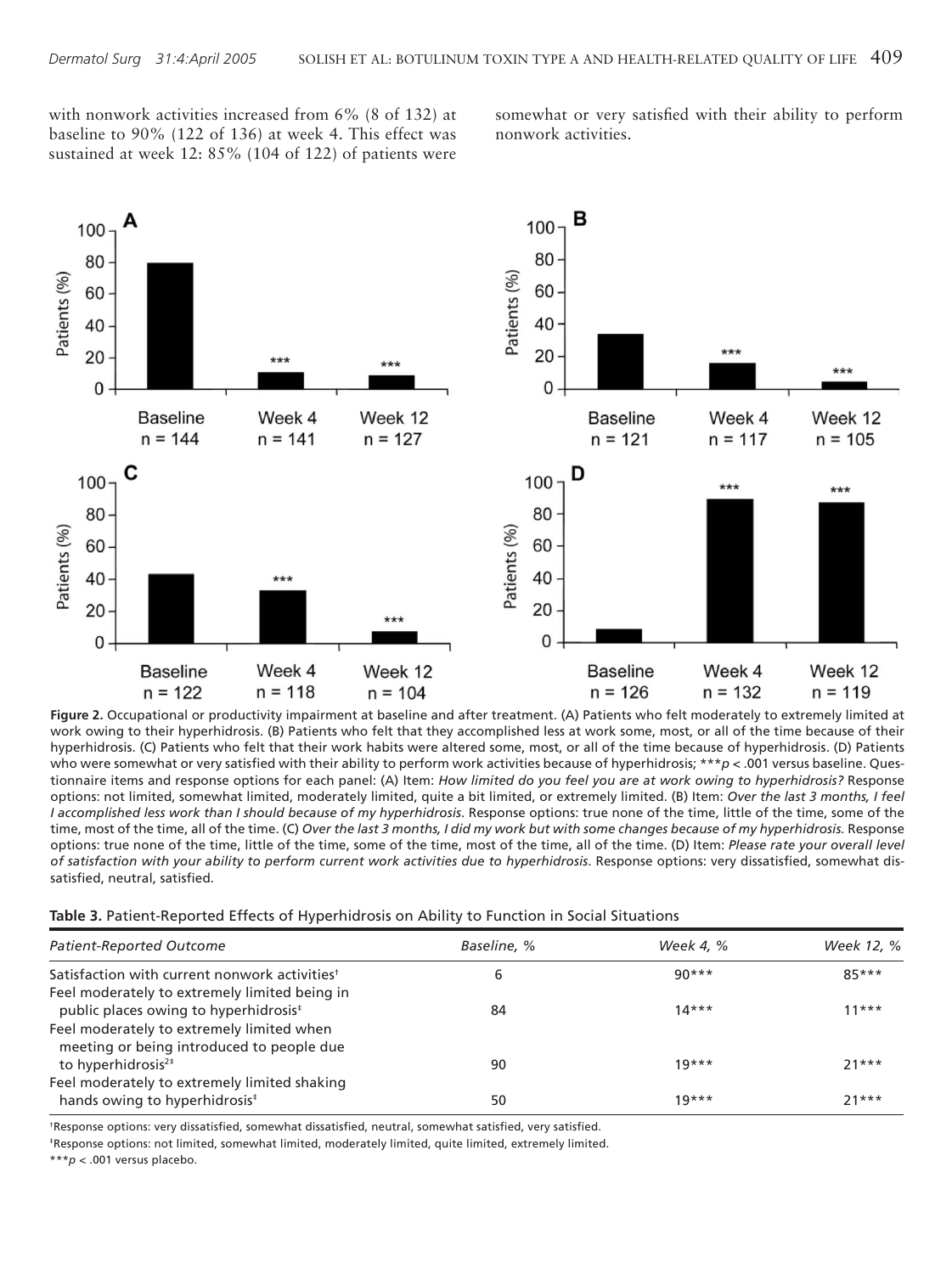

**Figure 3.** Emotional impairment at baseline and after treatment. (A) Patients who felt moderately or significantly emotionally damaged or injured because of hyperhidrosis; (B) patients who felt less confident than they would like because of hyperhidrosis; (C) patients who felt unhappy or depressed because of hyperhidrosis; (D) patients who felt frustrated with daily activities because of hyperhidrosis; \*\*\**p* < .001 versus baseline. Questionnaire items and response options for each panel: (A) Item: *Do you feel emotionally damaged or injured because of hyperhidrosis?* Response options: not affected emotionally, affected emotionally to a small extent, affected emotionally moderately, or affected emotionally significantly. (B) Item: *Does hyperhidrosis make you feel less confident than you would like?* (C) Item: *Does hyperhidrosis make you feel unhappy or depressed?* (D) Item: *Does hyperhidrosis make you feel frustrated with daily activities?* Response options for B, C, and D: yes or no.

## *Dermatology-Specific HRQOL*

Consistent with the marked functional impairment reported by patients at baseline, they also reported substantial impairment in dermatology-specific HRQOL at baseline, as indicated by a mean total DLQI score of 10.6. After BoNT-A treatment, the mean DLQI score improved to 1.7. In addition, the majority of patients achieved at least a 5-point reduction in DLQI score (the minimal clinically important difference<sup>20</sup>) at week 4 (72%; 101 of 141) and at week 12 (76%; 97 of 127). Finally, the majority of patients reported a complete resolution of dermatologyspecific HRQOL impairment (DLQI score of 0) at week 4 (55%; 77 of 141) and at week 12 (53%; 67 of 127) (Figure 5).

## *Treatment Satisfaction*

Consistent with the improvements reported in functional impairment and in HRQOL, the vast majority of patients reported satisfaction with BoNT-A treatment. Specifically, the proportion of patients who reported being somewhat or very satisfied with their current treatment for hyperhidrosis was 15% (14 of 96) at baseline, 93% (131 of 141) at week 4, and 90% (113 of 126) at week 12.

# *Safety*

Treatment-related adverse events were observed in 5.5% (8 of 146) of patients. All adverse events with a probable or definite relationship to the study treatment were mild, and no patients required treatment. Two patients reported injection-site pain, and one patient reported feeling lightheaded after the injections. Three patients reported an increase in nonaxillary sweating (front of head, chest and neck, palms and feet), and two patients reported tenderness or pain on touching of the axillae.

## **Discussion**

Treatment with BoNT-A produced significant, rapid, and durable reductions in disease severity and had minimal side effects. The majority of patients achieved complete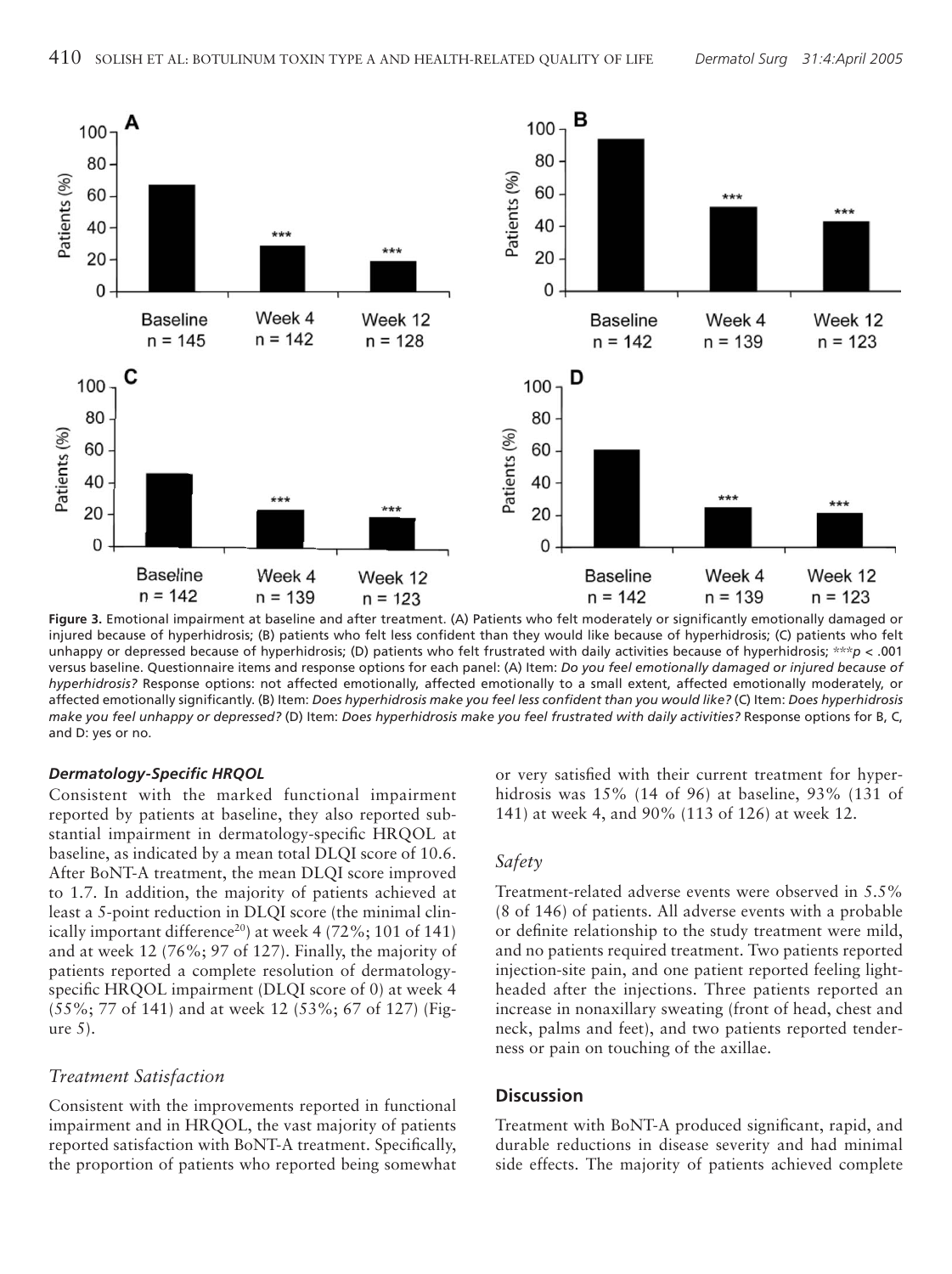resolution of symptoms, defined as a score of 1 on the HDSS (Table 1, sweating is never noticeable and never interferes with my daily activities). Symptom reduction was sustained at the end of the 12-week study period after



**Figure 4.** Difficulties in personal relationships at baseline and after treatment. (A) Patients who felt moderately to extremely limited in developing relationships owing to hyperhidrosis; (B) patients who felt moderately to extremely limited on family occasions or with friends; (C) patients who felt moderately to extremely limited in sexual activities because of hyperhidrosis; \*\*\**p* < .001 versus baseline. Questionnaire items and response options for each panel: Item: *How limited do you feel you currently are in each of these activities/situations because of your hyperhidrosis?* (A) In developing personal relationships; (B) on family occasions or with friends; (C) in sexual activities. Response options: not limited, somewhat limited, moderately limited, quite a bit limited, or extremely limited.

a single BoNT-A treatment. Treatment with BoNT-A also substantially reduced the marked functional impairment associated with hyperhidrosis and improved HRQOL. Significant improvements from baseline were observed in occupational functioning, time spent managing the condition, emotional well-being, and functioning in interpersonal relationships and social situations. Improvements were seen at the first follow-up visit and continued through the end of the study. These results confirm similar improvements in functioning as measured by the HHIQ and reported by Naumann and colleagues.3

Consistent with the high degree of functional impairment at baseline, patients also showed significant impairment in dermatology-specific HRQOL at baseline (mean DLQI score of 10.6). This score is comparable to those in patients with other serious dermatologic diseases and conditions, such as severe acne (9.2), pruritus (9.2 and 10.5), and psoriasis (8.9).2 Similar to the findings in other studies in small groups of patients, $2,4,21$  there were substantial improvements in the DLQI score after BoNT-A treatment. In addition, the vast majority of patients had at least a 5 point reduction in DLQI score (the minimal clinically important difference<sup>20</sup>) at each time point (72% at week 4, 76% at week 12), and a full 53% had no HRQOL impair-



**Figure 5.** Effect of botulinum toxin type A treatment on dermatology-specific health-related quality of life (HRQOL). (A) Patients achieving at least a 5-point improvement in Dermatology Life Quality Improvement (DLQI) score; (B) patients with no decrements in dermatology-specific HRQOL (score of 0 on the DLQI); \*\*\**p* < .001 versus baseline.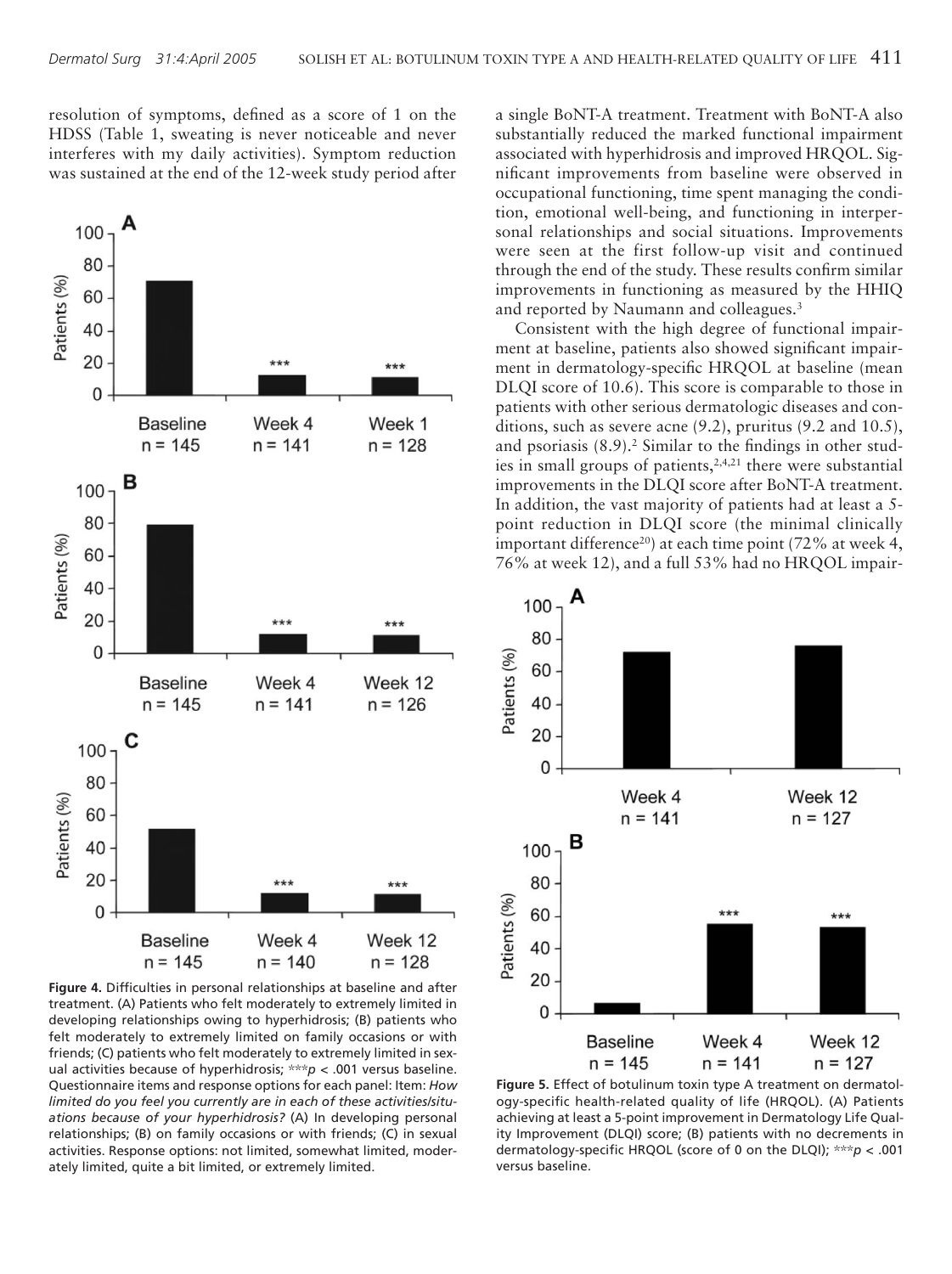ment (ie, DLQI score of 0) at the end of the study. For comparison, in a study of treatment with etanercept 50 mg twice weekly in patients with moderate to severe psoriasis, approximately 70% of patients had a 5-point improvement in DLQI score and 24% reported a DLQI score of 0 at week 12.22

Improvements in disease severity in this trial confirm those in randomized placebo-controlled trials of BoNT-A 50 U per axilla in patients with bilateral primary axillary hyperhidrosis. In a European trial that used a gravimetric measure of efficacy (treatment response defined as  $\geq 50\%$ reduction from baseline in axillary sweating), 94% of patients responded to treatment at week 4 (vs 36% of patients in the placebo arm).<sup>14</sup> In a 52-week North American trial, 80% of patients treated with BTX-A compared with 21% of patients treated with placebo achieved > 75% reduction in sweating, measured gravimetrically.16

This is the first published study to use the HDSS as the primary efficacy measure. The HDSS has advantages over gravimetric measurement of sweat production (often used in clinical trials) in that it is easy to administer and quantifies the patient-perceived severity of symptoms and disability. Moreover, gravimetric measurement is associated with a high degree of intrapatient variability,<sup>2</sup> and data can be difficult to interpret because there are no established values to clearly distinguish patients with hyperhidrosis. For these reasons, gravimetric measurement is generally reserved for research purposes and is ideally used as part of an assessment package rather than as an isolated measure. An additional feature of the HDSS is that it can be used to quantify the impact of hyperhidrosis on daily activities, a key diagnostic criterion.6

There have been no treatment-related serious adverse events reported in clinical trials of BoNT-A for hyperhidrosis,<sup>14-16</sup> even after repeated treatments.<sup>15,16</sup> The side effects, if any, are typically mild and transient. Safety data from the current study confirmed these findings, with only 5.5% of patients reporting treatment-related adverse events, all of which were mild. Even the mild pain associated with injection reported by two patients could be further reduced because it may be related to reconstituting BoNT-A in saline without preservative. Reconstituting BoNT-A in saline with preservative can significantly reduce pain on injection.<sup>23</sup>

The excellent efficacy and safety and good tolerability of BoNT-A are reflected in consistently high levels of patient satisfaction. In a placebo-controlled trial of BoNT-A in patients with hyperhidrosis, patients' satisfaction with their current treatment markedly increased after treatment with BoNT-A (32% at baseline, 93% at week 16) but not with placebo (20% at baseline, 30% at week 16).15 Moreover, the majority of patients in clinical trials have reported being more satisfied with BoNT-A treatment than with their previous treatments for hyperhidrosis.<sup>3,16</sup> Similar levels of treatment satisfaction were reported in this study, with 90% of patients satisfied at week 12.

The population of patients treated in this study is typical of patients with severe primary axillary hyperhidrosis. Patients in this study reported a mean age at onset of 19 years. In a recent large-scale survey of 150,000 households in the United States, persons with axillary hyperhidrosis had a mean age at onset of 22 years, and the condition persisted throughout their prime working years.<sup>7</sup> In addition, 43% of patients in this study reported a family history of axillary hyperhidrosis. A similar incidence of family history was reported in a large European trial  $(38\%)^{14}$  and in a small case series (37%).<sup>1</sup> This incidence of family history is consistent with autosomal dominant transmission.1 A more comprehensive assessment of family history in patients with palmar, plantar, and axillary hyperhidrosis also showed evidence of genetic transmission of hyperhidrosis.<sup>24</sup> This study suggested that one or two copies of the hyperhidrosis allele would result in hyperhidrosis 25% of the time (ie, 25% penetrance).<sup>24</sup> Future research is necessary to characterize the potential genetically transmissible factors that underlie the pathophysiology of hyperhidrosis.

This study is limited by its open-label design and relatively short follow-up. However, many of the efficacy and safety results in this study are consistent with those in a 16-week, double-blind, randomized trial2,14 and a yearlong open-label extension of that trial,<sup>15</sup> as well as a yearlong double-blind trial.<sup>16</sup> It should also be noted that the methods and results reported here are with the BOTOX formulation of BoNT-A and cannot be generalized to other formulations of BoNT-A or to other botulinum toxin serotypes.

In summary, this is the first published study to comprehensively assess the effect of BoNT-A treatment on functional impairment and HRQOL, as well as to use a patient-reported measure as the primary efficacy measure in a large population of patients with primary axillary hyperhidrosis. As such, this study provides new information about specific impairments in daily activities associated with hyperhidrosis and the effect of treatment with BoNT-A on these impairments. In addition to its clinical utility, this information may also be useful for patient and physician health care decision-making. Specifically, patients and physicians may find these data useful for initial assessments about the need for treatment and for monitoring improvements or declines in those areas of daily activities that are important to the patient. Monitoring the effect of hyperhidrosis on functioning in daily activities may also assist in alerting physicians to the need for retreatment.